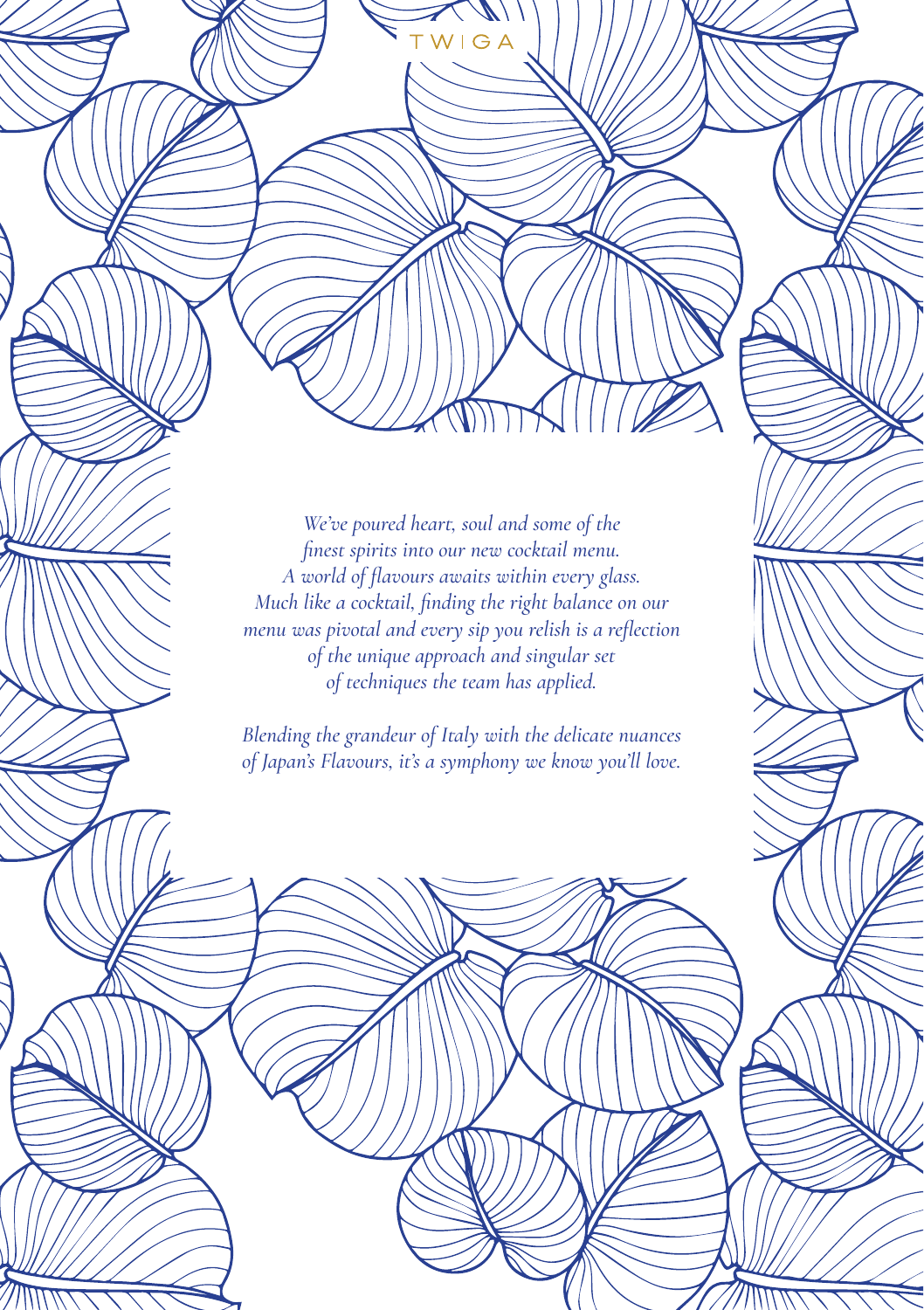# BUBBLES & WINES BY THE GLASS

# CHAMPAGNE & SPARKLING strangl

| <b>VEUVE CLIQUOT</b>         | 24 |
|------------------------------|----|
| <b>VEUVE CLIQUOT ROSÉ</b>    | 28 |
| CA' DEL BOSCO CUVEE PRESTIGE |    |

| ROSÉ WINE                   | 150ml |
|-----------------------------|-------|
| <b>MINUTY ROSÉ &amp; OR</b> | IΔ    |

# WHITE WINE

150ml

| <b>BOURGOGNE BLANC, Domaine Heitz Lochardet</b> | 15            |
|-------------------------------------------------|---------------|
| ETNA BIANCO, Tornatore                          | <sup>17</sup> |
| <b>POUILLY FUME, Domaine des Poete</b>          | 20            |
| <b>CHÂTEAU SAINT ANTON</b>                      | 20            |

# RED WINE

150ml

| ETNA ROSSO, Tornatore                 | 15               |
|---------------------------------------|------------------|
| CHÂTEAU CARTIER, St Emilion Grand Cru | 17 <sub>17</sub> |
| SAVIGNY LES BEAUNES "LES PLANCHOTS",  | 25               |
| Decelle & Fills                       |                  |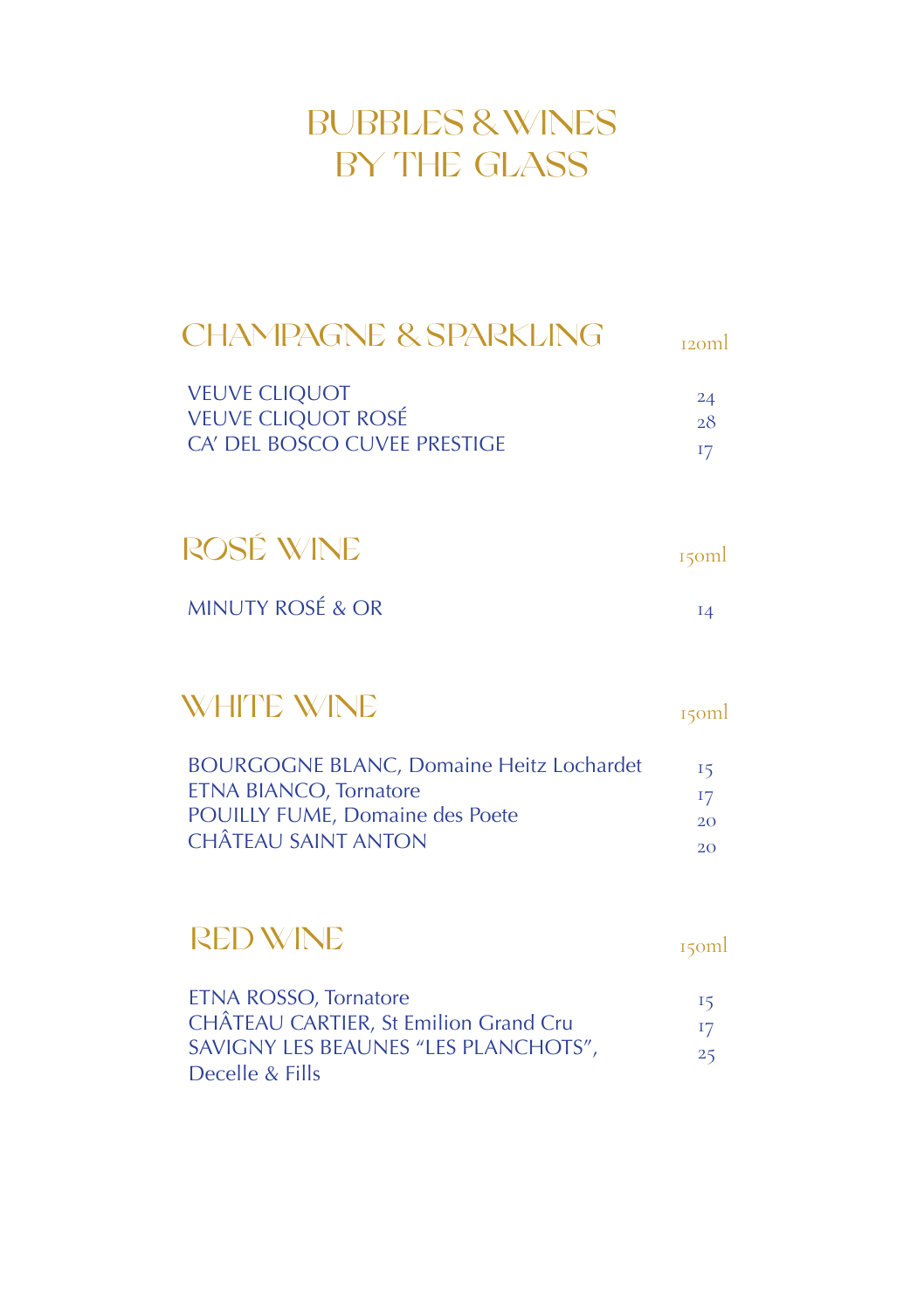### SIGNATURE COCKTAILS

### CAMPO DI FIORI

Grey Goose, Mandarin, Zallotti Blossom cordial, splash of soda

20

### I'M THE ONE!

Belvedere, Midori, Zallotti Cordial, Passion fruit essence, Jasmine Muyu 20

#### SPIN ME ROUND!

Bacardi Carta Blanca, Apple Cordial, Passion fruit tonic essence, Zacapa 23YO layered

 $20$ 

### AQUA DI LATTE

Patron Silver, Bacardi Carta Cuatro, Agave, Passion fruit & Pineapple, Tonka, Coconut 20

A-PEEL-ING

Strawberry infused Aperol & Campari, Bombay Sapphire, Umeshu, Sparkling Chinotto

20

### COME BACK TO ME!

Barrel aged Negroni, St. Germain, Sour cherry cordial, splash Veuve Clicquot

 $20<sup>2</sup>$ 

#### CHOOSE ME!

Bombay Sapphire, Mango, White cacao liqueur, lime cordial

 $20$ 

### KISS ME!

Grey Goose, Limoncello, Vanilla & Passion fruit reduction, Lemon oleo saccharum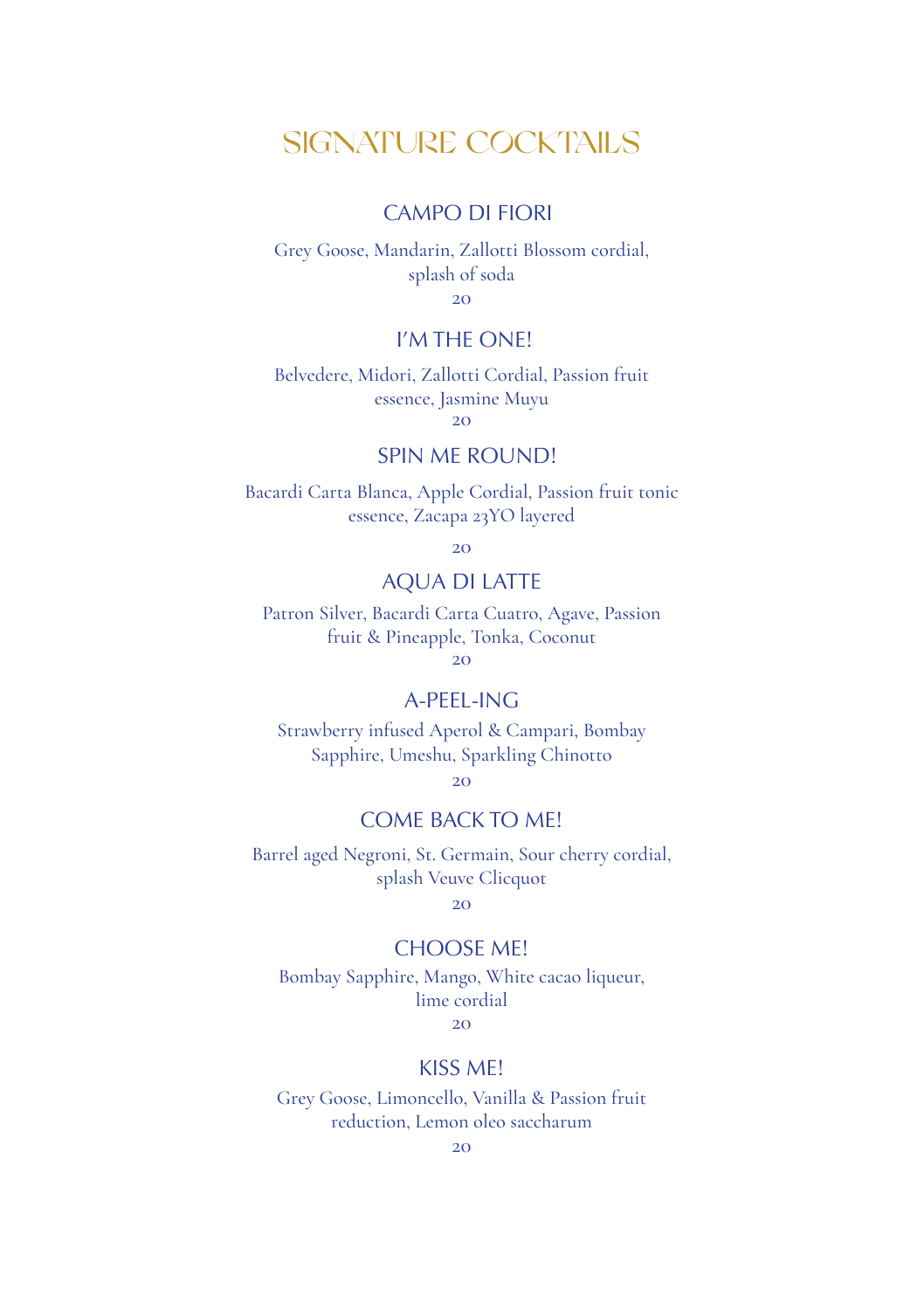### VIRGIN COCKTAILS

### **CICCI**

Pineapple juice, Cucumber, fresh lemon juice, Lemongrass

15

### PUPO

### Orange juice, Mint, Raspberries, Almond

15

### BEERS 330ml

**CORONA** 12 **CARLSBERG** 12

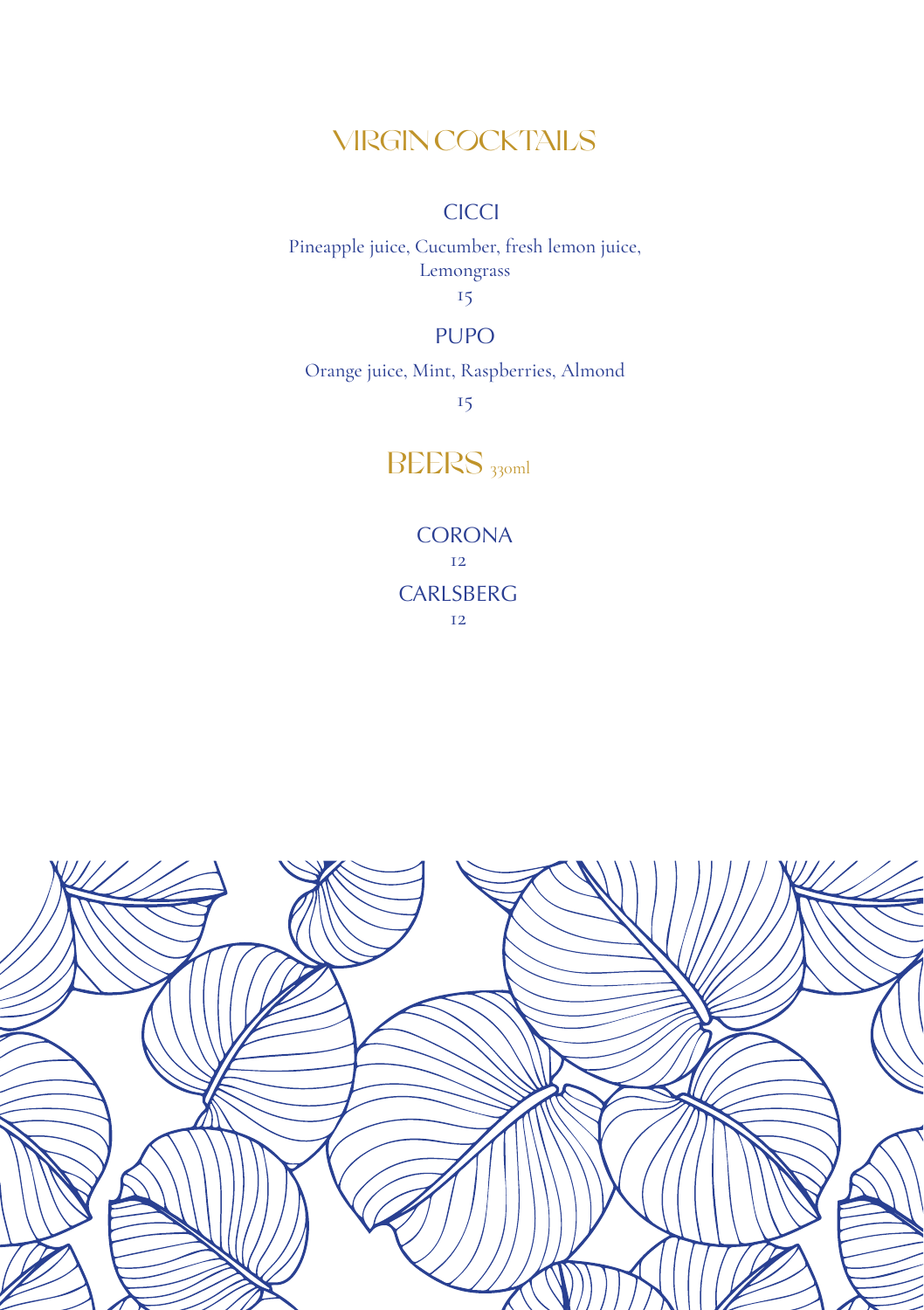#### ARMAGNAC & COGNAC 40ml

| Cles des Ducs VSOP       | -15       |
|--------------------------|-----------|
| <b>Hennessy VS</b>       | <b>I5</b> |
| Hennessy XO              | 30        |
| <b>Hennessy Paradise</b> | 190       |
| Louis XIII               | 500       |

## APERITIVE & DIGESTIVES

| Amaro del Capo       | 15 |
|----------------------|----|
| Limoncello           | T2 |
| <b>Fernet Branca</b> | 15 |
| Grappa Sassicaia     | 24 |
| Montenegro           | 15 |

# AMERICAN WHISKEY

| Maker's Mark            | -15 |
|-------------------------|-----|
| <b>Single Barrel</b>    | 40. |
| <b>Woodford Reserve</b> | 25  |

# BLENDED WHISKY

| Chivas Regal 12 YO   | -15 |
|----------------------|-----|
| Chivas Regal 18 YO   | 25  |
| Dewar's 12 YO        | 15  |
| Royal Salute 21 YO   | 55  |
| Johnnie Walker Black | 15  |
| Johnnie Walker Blue  | 75  |

### SINGLE MALT WHISKY

| 15        |
|-----------|
| <b>20</b> |
| <b>20</b> |
| 15        |
| <b>20</b> |
| 20        |
|           |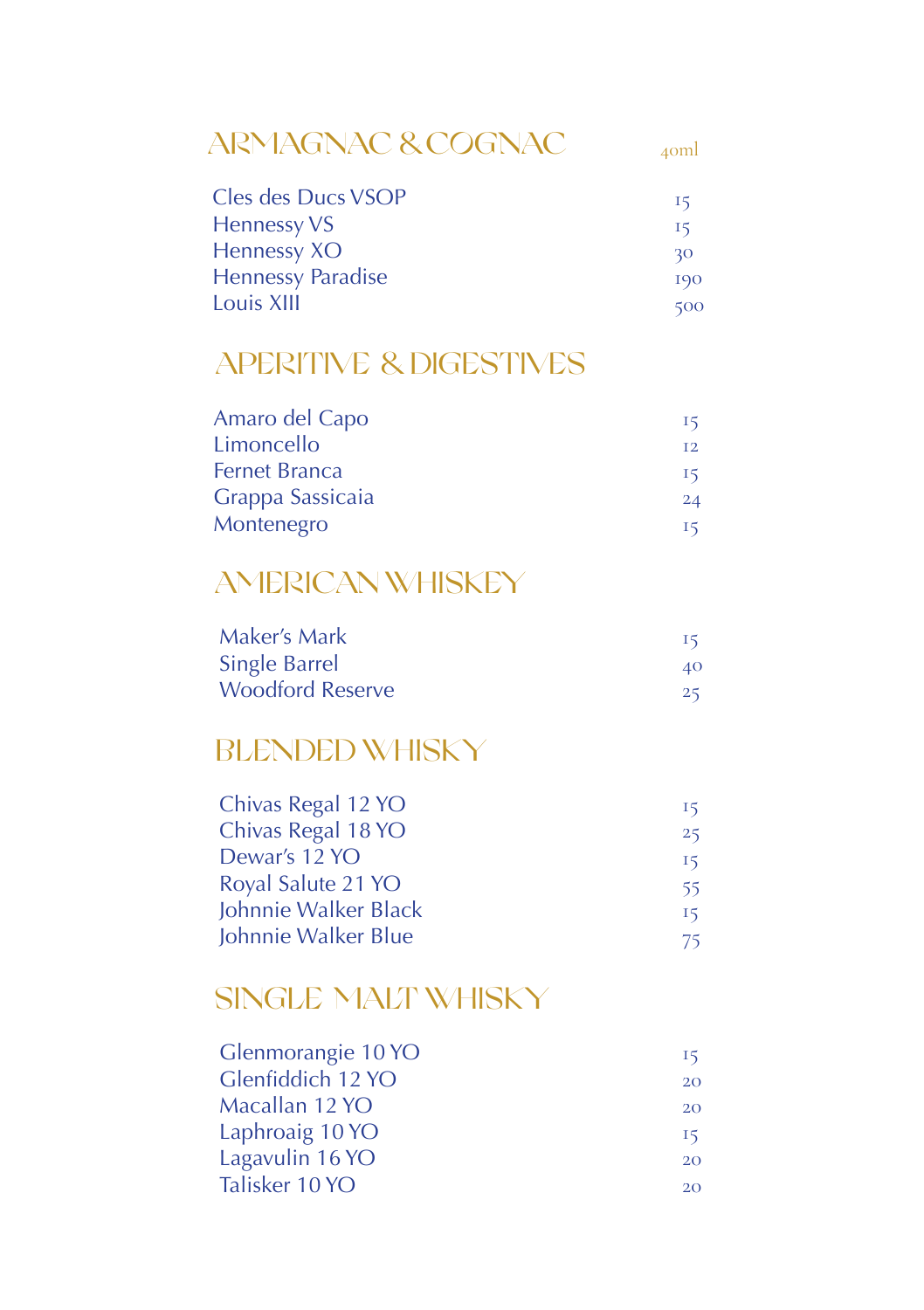| GIN                    | $A$ oml |
|------------------------|---------|
| <b>Bombay Sapphire</b> | 15      |
| <b>Bombay Sunset</b>   | 15      |
| Star of Bombay         | т6      |
| <b>Gin Mare</b>        | 20      |
| Hendrick's             | 15      |
| Monkey 47              | 20      |
| Tanqueray 10           | 20      |
|                        |         |

# RUM

| Bacardi Carta Blanca | 15 |
|----------------------|----|
| Bacardi 4 YO         | т6 |
| Bacardi 8 YO         | 18 |
| Bacardi 10 YO        | 20 |
| Cachaca Leblon       | 15 |
| Ron Zacapa 23 YO     | 25 |
| Ron Zacapa XO        | 45 |
| Santa Teresa         | 25 |

# **TEQUILA**

| <b>Patron Silver</b>      | 15 |
|---------------------------|----|
| Patron Reposado           | 20 |
| Patron Anejo              | 30 |
| <b>Patron Platinum</b>    | 50 |
| Clase Azul Reposado       | 40 |
| <b>Volcan Blanco</b>      | 15 |
| Volcan Cristalino         | 20 |
| Don Julio 1942            | 45 |
| <b>Gran Patron Piedra</b> | 40 |
|                           |    |

# **VODKA**

| <b>Grey Goose</b>   | 15            |
|---------------------|---------------|
| <b>Belvedere</b>    | <sup>15</sup> |
| Beluga Gold         | 45.           |
| Elit by Stolichnaya | 20            |